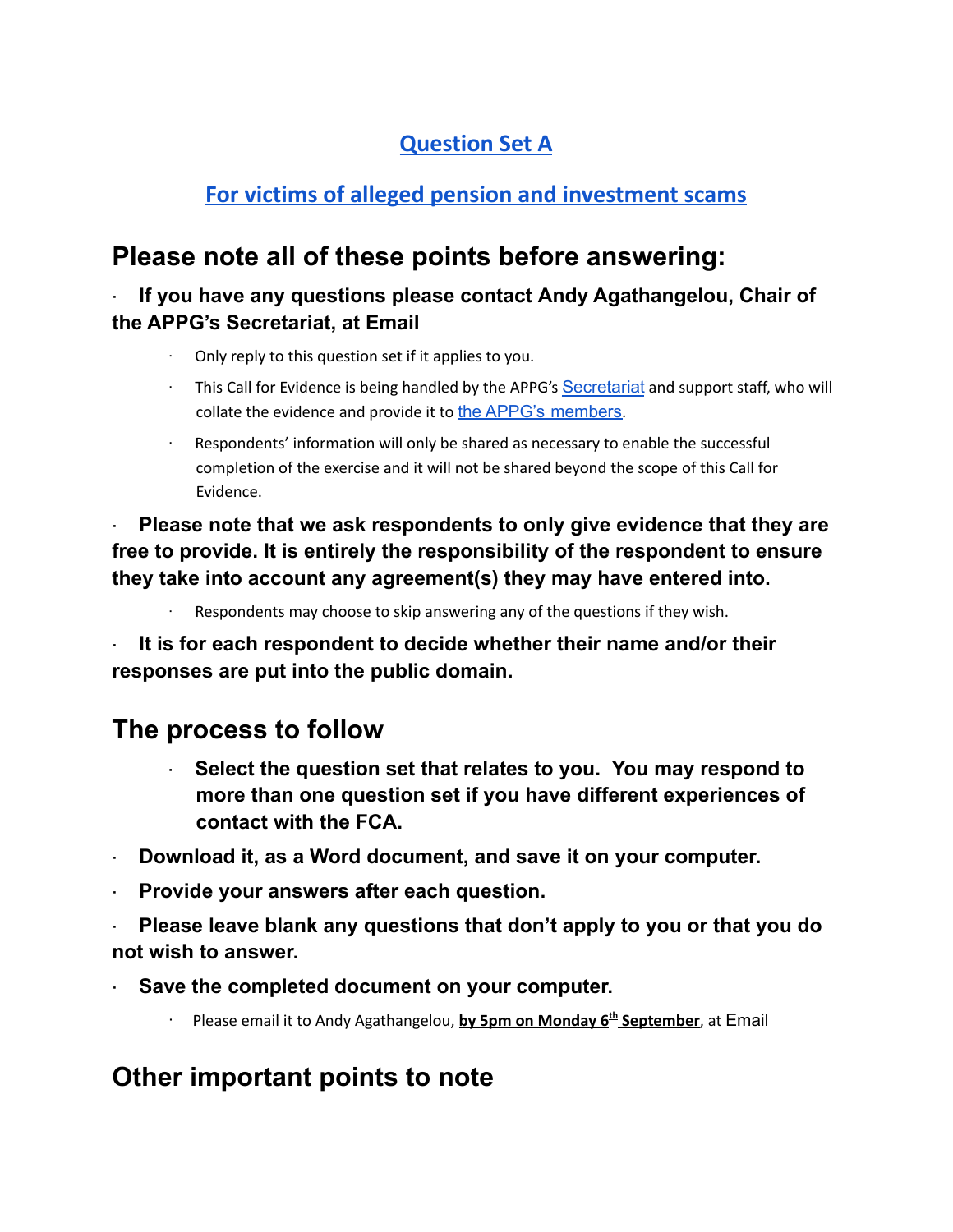- **· This exercise is about gathering evidence on what people think about the FCA; it is not about providing any assistance, guidance or advice on any case a respondent may have against the FCA, or any other entity.**
- **· Respondents are asked to only provide answers to the questions given.**
- **· Respondents are asked to not provide any supplementary evidence or documentation.**
- **· Respondents are asked that their written response does not exceed 10,000 words in total.**

### **Question Set A**

### **For victims of alleged pension and investment scams**

# **Your Details**

Name:Paul Birch

Company/Business (if applicable):

Address including postcode:

REDACTED

Email address:

REDACTED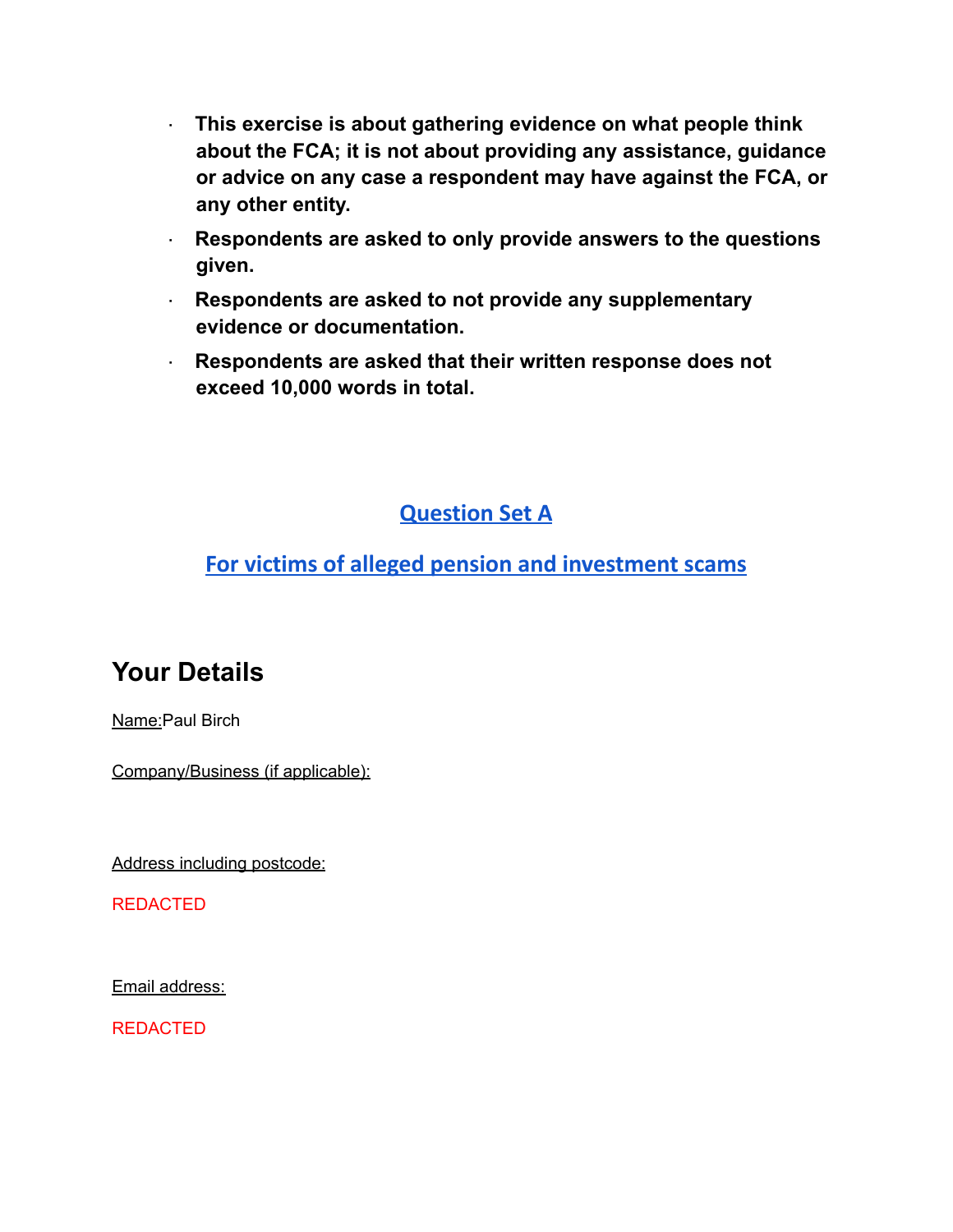Mobile telephone number:

REDACTED

### **Permissions**

 $\circ$  Do you give permission that your name is put into the public domain?

§ Please enter Yes or No. **YES**

 $\circ$  Do you give permission that your response is put into the public domain?

§ Please enter Yes or No. **YES**

### **Questions**

#### **1. Please tell us about yourself and outline, just briefly to begin with, how you came to interact with the Financial Conduct Authority?**

I have been a Member of a HMRC registered QROPS Pension Trustee Scheme,MC Trustees Malta Limited,(MCTML), regulated by the Malta FSA ,since May 2011. At that time the Martin Cadman owned ( the MC part of his name given to his group ) UK group of MCT companies, which was wrapped up in his UK holding company, Old Station Road Limited, purported to be FCA regulated, had a contract in place with MCTML for one of its UK subsidiaries, MC Trustees Administration Limited (MCTAL) to supply the administrative services function to MCTML.

Subsequent investigation has shown that the contract remained in place until December 31 2017, which date will become important, as I hope to demonstrate later, because until December 31 2017 to all intents and purposes MCTML was operating as an offshore 'shell' company with the day to day running of MCTML being carried out in the UK by MCTAL.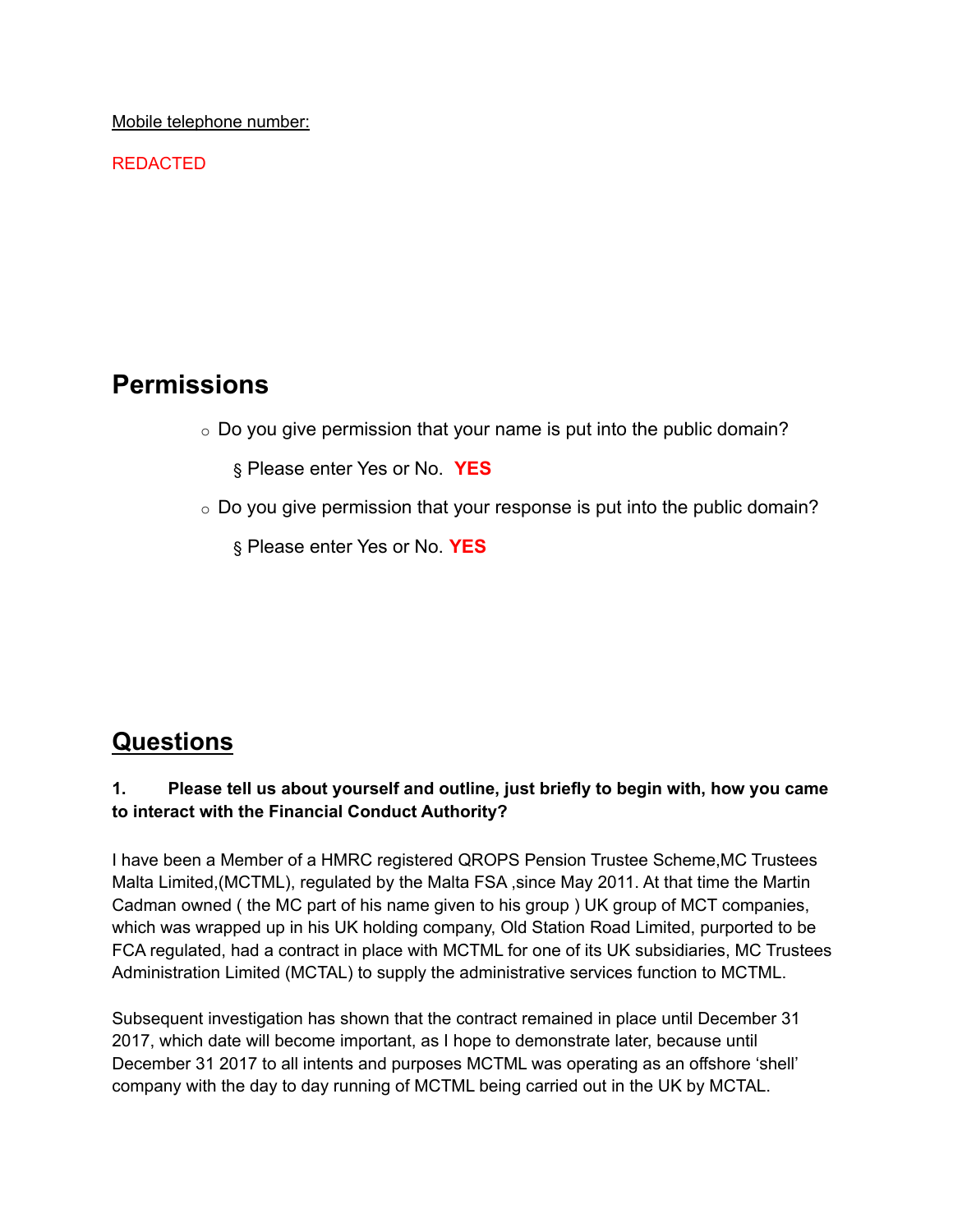On September 9 2016 Mattioli Woods plc - a LSE listed and FCA regulated companyannounced it had acquired the total shareholding from Martin Cadman's holding company, Old Station Road Limite, for all the UK MC Trustees group companies and had also entered into a separate agreement to acquire the shares of Martin Cadman's Maltese registered 'shell' holding company, MC Holdings Malta Limited (MCHML) which was the ultimate owner of MCTML. The acquisition of the Maltese group of companies did not eventually proceed for what Mattioli Woods plc has described as '' commercial reasons.''

Terms of business were granted by MCT to my IFA, John Maurice Pye, who on his Waterstone Investment Associates website,( It subsequently was discovered that his company was in fact registered in Panama in June 2011, was unregulated and was not licensed to provide financial advice, but his main contact phone number from his website gave a Cardiff area dialling code and implied he was UK based) fraudulently claimed Waterstone to be FSA/FCA regulated and that he also held advanced CII Pension Transfer and Investment qualifications.

In August 2011 MCTML opened a Life Policy with Friends Provident International (FPI) on an introduction provided by Pye, who was paid large introducer's fees which were then deducted over a period of 8 years from my portfolio by the FCA regulated FPI.These fees,which totalled some £43,000 over the 8 year period,were paid into a Barclays account in Douglas in the IoM. These introduction fees were on top of the huge commissions and other fees paid by the fund houses to Pye for recommending the so-called ' low risk''investments to be included in my portfolio, owned in Trust for myself and beneficiaries by MCTML within the FPI Policy,without these commissions and associated fees ever being declared to me, either by Pye, MCTML or FPI as required by the MFSA regulated 2011 Pension Act.

By the summer of 2016 a massive percentage of my initial investments held in my FPI recommended portfolio owned in trust by MCTML had failed and my concerns of fraud, money laundering and tax evasion were initially shared with MCTML during the summer of 2016. Just before Christmas 2016, following increasingly pointed questions I was asking Pye, and his increasingly spurious responses, he summarily resigned as my IFA and ceased any further communication with me. I advised MCTML of this development by email on December 21 2016.

In late December 2016/early January 2017 I also made contact with both the FCA and the CII to advise them of these developments.

In January 2017 the FCA confirmed by email that my IFA personally had never been regulated by the FSA /FCA nor had any of his associated companies. During the same period the CII confirmed that they would commence their own investigation into their member John Maurice Pye following my complaint to them and in March 2018 the CII suspended Pye for multiple breaches of its code of conduct.

#### **2. What did you invest in; and when; and what went wrong?**

My IFA recommended a range of so-called '' low risk'' investments for inclusion in my FPI portfolio in November 2011 and between December 2011 and the spring of 2012 my trustees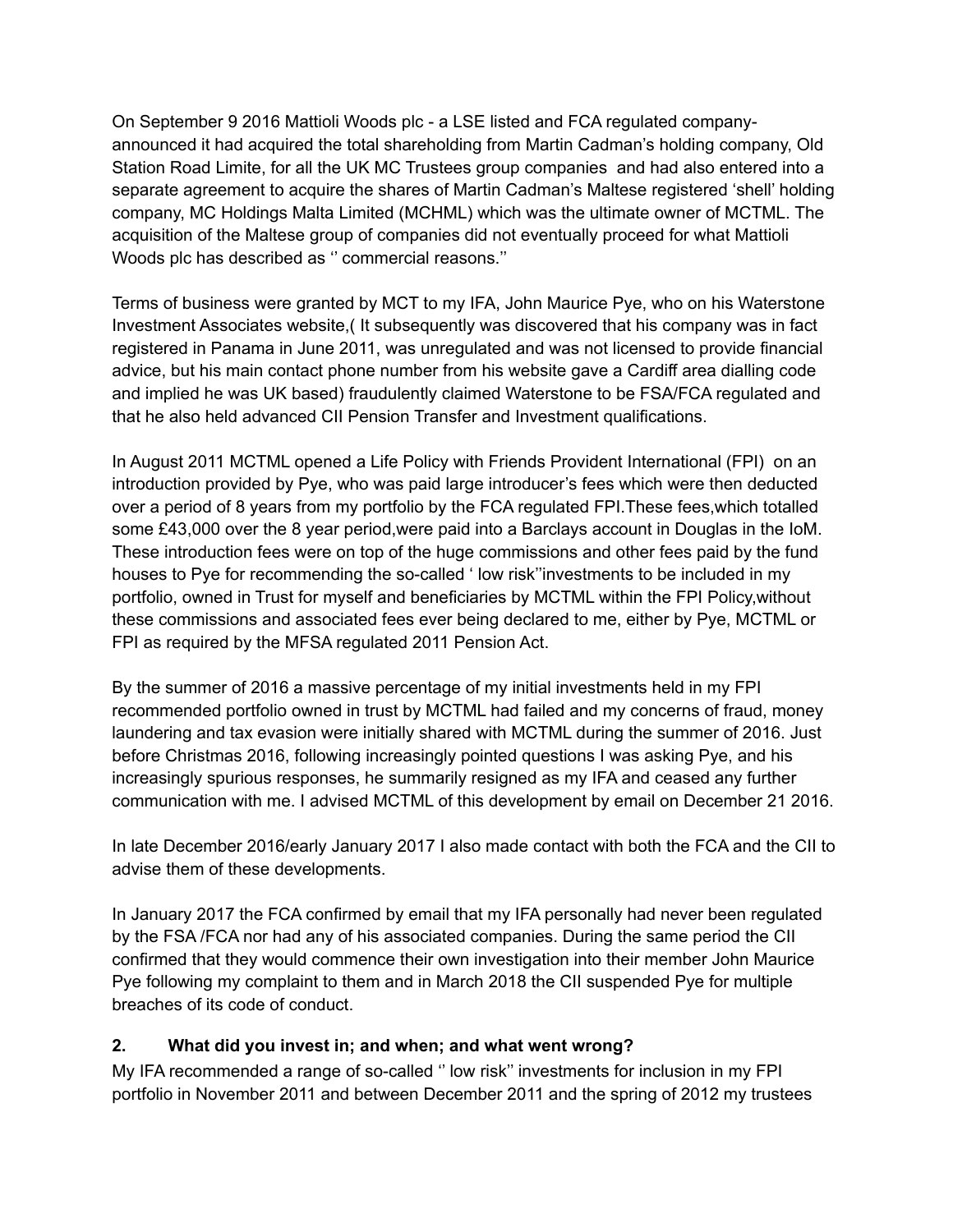bought more than a dozen investments recommended by my IFA for inclusion in my FPI policy which quickly became 'toxic' and highly illiquid which were then suspended or liquidated.

#### **3. If you're happy to mention it, how much money did you invest, and how much of that money do you have left?**

My situation is complicated because in 2011 we were in the process of applying for '' green cards'' for permanent residency in the USA under the US Government's EB5 programme. This required an investment of US\$500,000 which I was told by the IFA could not be included into my QROPS, but in fact one of the members of the MCTML scheme has his \$500,000 investment into the same US Government approved fund included in the MCTML audited accounts. My suspicion is that my IFA did not want to include this investment of some £360,000 off the exchange rate prevailing in the summer of 2011 because he would not have earned any commission on that investment).I therefore had to fund this \$500,000 from other sources which reduced the amounts I subsequently had available to transfer into my FPI policy which totalled £ 576,538. My current portfolio value stands around £140,000 but of course takes no account of the growth that could have been expected had my ' low risk' appetite for pension savings been followed nor the significant legal fees incurred to date nor the many thousands of unpaid hours I have spent since 2016 putting together the credible evidence of fraud, money laundering and tax evasion which has been shared with the FCA, HMRC, various law enforcement agencies etc. To date not a single company nor individual identified or identifiable has been charged with any criminal or civil crime.

#### **4. What was supposed to happen, and what actually happened, as far as you know?**

My QROPS investments were meant to have provided a better return than the 3 UK pension pots which I transferred into my QROPS according to the report the fraudster IFA John Pye prepared for me prior to transferring these pension pots into the MCTML QROPS and the vast majority of these investments subsequently just bombed.

The so-called '' low risk'' investments were later analysed by an independent '' expert'' whose conclusions were that the investments were in fact high to very high risk. Neither the IFA, nor FPI, nor MCTML has been willing to provide me with a copy of the initial risk profile undertaken by the IFA, although I do have in my possession a copy of the email from my IFA dated November 2011 in which he confirms the spread of his recommended investments for inclusion in my portfolio were '' low risk''.

A subsequent and separate review requested by MCTML of my risk profile in August 2018 confirmed that my appetite for investment risk within my portfolio remained low.

In December 2011 and February 2012 directors of MCTAL subsequently signed off the suggested so-called ''low risk'' investments that Pye recommended for inclusion in my FPI managed portfolio. My UK lawyer eventually obtained copies of the relevant FPI dealing forms relating to these so-called '' low risk'' funds and for the majority of them MCTAL had confirmed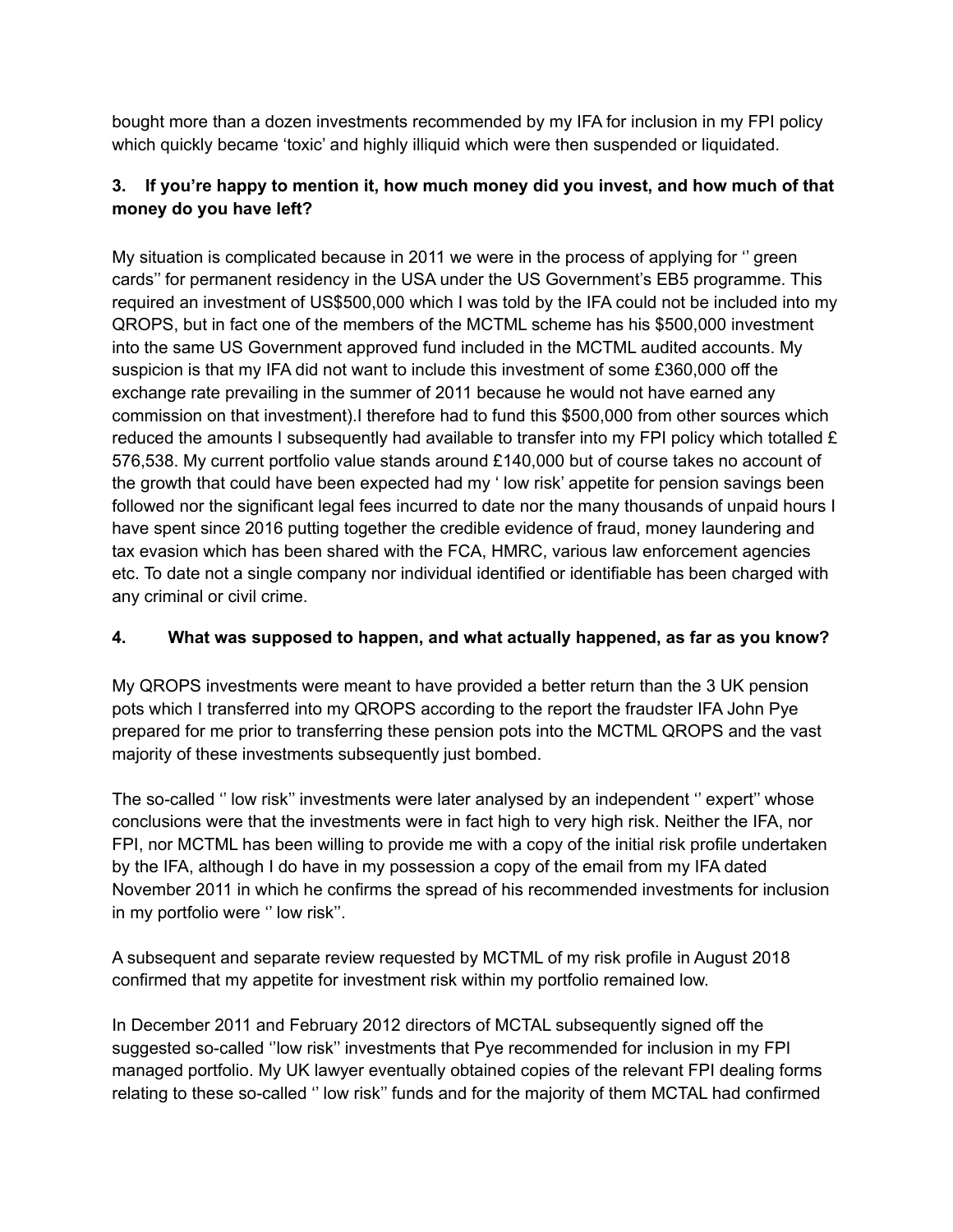on the dealing forms that these investments were only suitable for experienced investors because of the high risks involved by investing in these funds.

So contrary to my request that all my investments be '' low risk'' they still went ahead and bought these toxic and illiquid funds, which I now understand were paying market leading commissions and fees to the introducers for these funds.

It is to be stressed that I was not shared with any of these documents at the time and they were only subsequently shared with my UK lawyers by MCTML and FPI when my UK lawyers started putting pressure on them.

In March 2018 the CII suspended my IFA for a 2 year period for multiple breaches of their code of conduct including the repeated misuse of their intellectual property. ( ie claiming he held advanced G60 CII Pension Transfer and Investment Advice qualifications).The CII also confirmed at that time they had contacted the FCA themselves with their decision to suspend Pye.

Pye has subsequently absconded without trace, despite numerous requests to the entities who granted him terms of business, regulators and law enforcement agencies to trace him and his family members who were co-directors and/or shareholders in Waterstone. It is indisputable that Pye had deliberately set out to fraudulently gain financial advantage by deceiving his clients that he and his company was FCA regulated and he was CII advanced G60 qualified to offer Pension Transfer and Investment Advice

Since 2016 I have spent many thousands of hours painstakingly accruing evidence, much of which I have shared with the FCA, which has dismissed this information by basically saying that, as the jurisdiction of my QROPS provider lies in Malta there is nothing they can do, despite the clear links back to the UK FCA regulated entities involved and identified.

My UK lawyers eventually came to the conclusion that jurisdiction did lie in Malta despite the fact that the contract between MCTAL and MCTML for MCTAL to provide the administrative services function to MCTML was drawn up in accordance with English & Welsh law and that any disputes would be settled by courts in England and Wales.

In early 2018 I started working with my Maltese lawyer who instigated my still ongoing litigation case in Malta against MCTML and MCTAL. Since March 2018 it has now come to light that other MCTML members were also advised by the same fraudster IFA and I have taken on the role as an unpaid conduit to try and obtain the justice and compensation we are owed.

Until March 2018 I had felt I was fighting a lonely and tiring battle across various jurisdictions attempting to get the regulators and law enforcement agencies to liaise with each other in line with the various memoranda of understanding in place.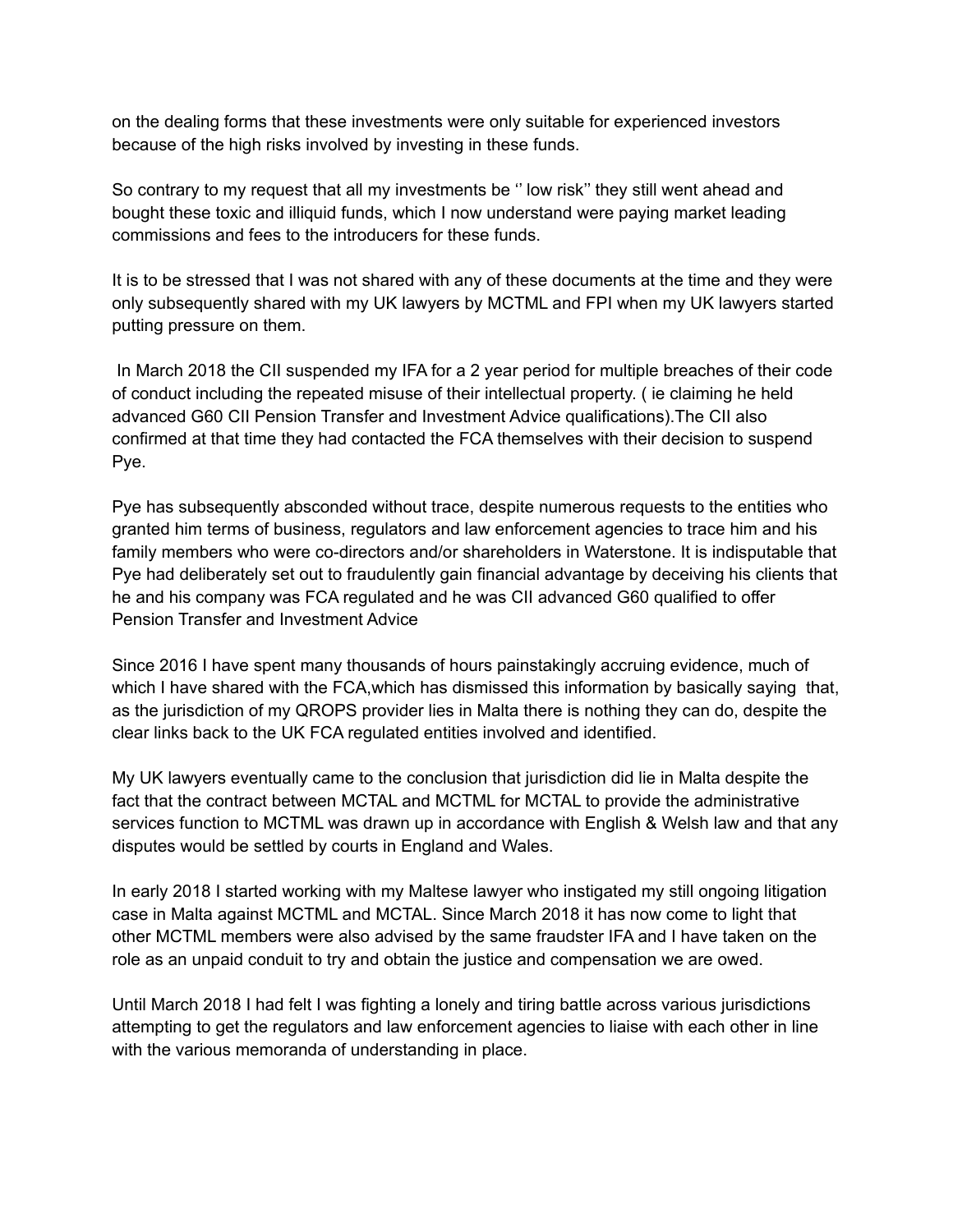There is, I believe, a concerted effort by these regulators and law enforcement agencies to ' cover up' their own failings to fully investigate the credible evidence of criminal activities which have been shared with them for so long.

I have involved my local MP, Rob Roberts ,who sits on the APPG, in my fight for justice since the summer of 2020 to try and assist in my fight against what I firmly believe to be the systematic attempts by the regulators and agencies to conceal the criminal activities of those involved in these QROPS scams coming into the public domain. Again I have literally thousands of documents in my possession to support this conclusion.

My initial contact with Rob Roberts, who prior to becoming an MP worked as a financial adviser, was a letter to him dated July 3 2020 and since then until April 7th 2022 I have shared with his senior case worker, Matt Sprake, a total of 608 emails sent to various regulators and agencies in Malta, the IoM, the U.K., and Panama in my attempts to obtain assistance from the UK regulators and agencies to investigate the overwhelming evidence of criminal activities by UK individuals and entities in facilitating these scams.

He has engaged with the FCA, HMRC, theTreasury, SFO etc requesting them to investigate, and he too keeps receiving the same vapid excuses as to why they cannot, or more likely, do not want to investigate the huge can of worms we have discovered being neatly kept in the background, details of which risk blowing apart the cosy relationships enjoyed by the Life Offices, the Banks, Auditors etc who are all clearly implicated in these scams.

What started out in the summer of 2016 with me thinking I was an unlucky victim of a series of unfortunate circumstances has now turned into a crusade to bring the justice and compensation to which I am entitled in law and to fight for those other victims who are not in a position to spend the gruellingly long hours of unpaid research that is required to unravel the deliberate webs of deceit by those identified and identifiable in these scams.

One of the toxic funds included in my portfolio was the Axiom Fund and the SFO is currently bringing a prosecution against 3 of those involved in that scam which is being heard at Southwark Crown Court. Yet quite inexplicably the SFO has refused to launch a new investigation despite all those involved at Axiom having already been identified by the SFO in bringing its case and despite the fact at least 2 of the Maltese QROPS providers with clear links back to the UK,and where the same IFA was used and recommended the Axiom fund, and where the FCA regulated FPI Life Office and possibly other IoM Life Offices bought the toxic fund for inclusion into portfolios wrapped up in their policies owned by UK FCA regulated subsidiary pension companies operating out of Malta.

To date I have sent 3 emails in 2022 personally addressed to the head of the SFO, Ms. Linda Osofsky, asking her to help me understand the decision taken by the SFO not to investigate those UK entities and individuals identified in facilitating the inclusion of the toxic Axiom fund in my so-called '' low risk'' FPI portfolio, when the stated mission of the SFO is to investigate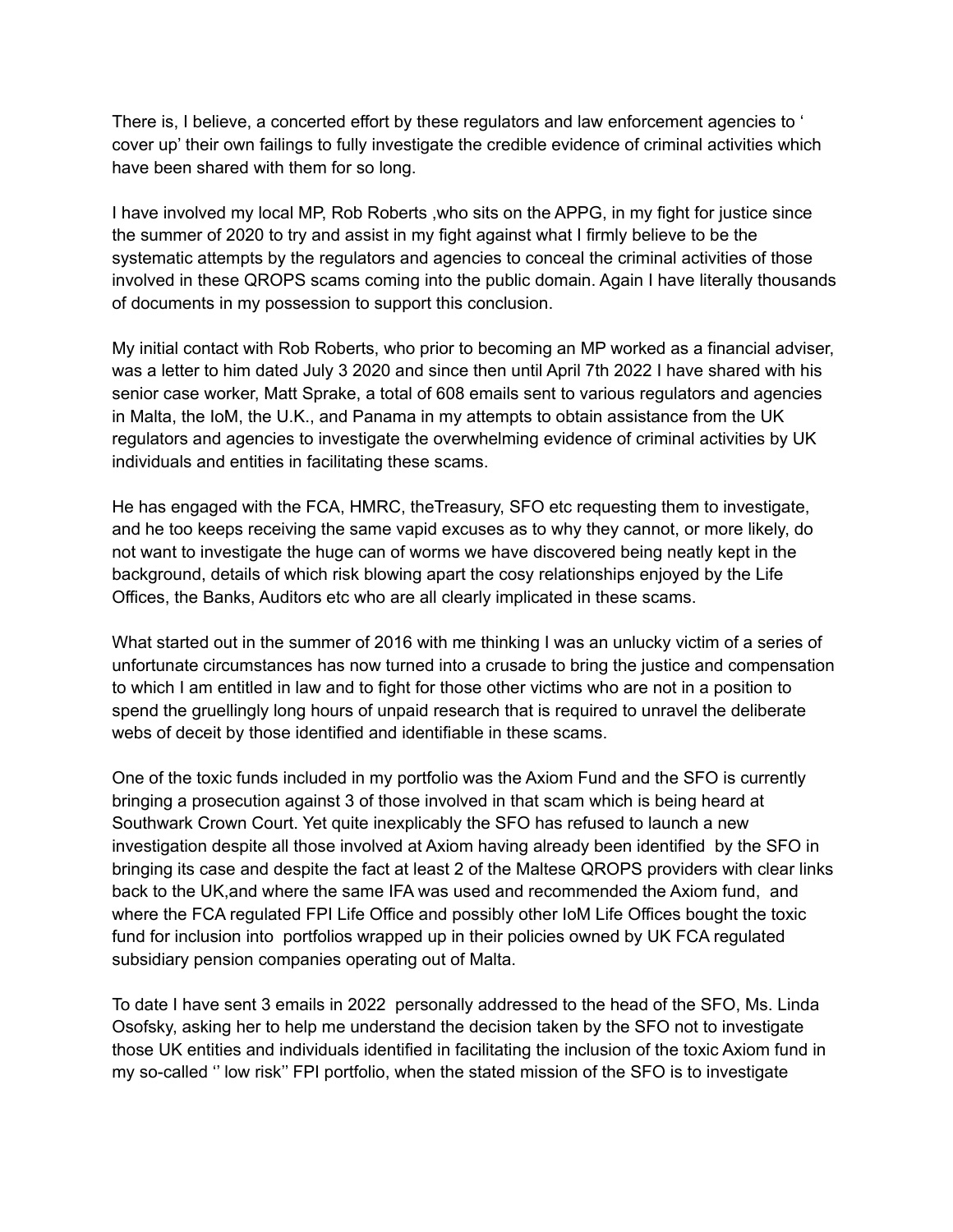instances of allegations of fraud etc which can be considered to compromise the UK's reputation of being a leading world centre for financial services.

No response to any of these 3 emails has so far been received from Ms. Osofsky.

These emails included further evidence shared with the Maltese regulators and agencies, the FATF and the US State Department of the failures of the Maltese Government and its agencies to act upon the '' credible information'' of the widespread financial crimes committed, involving the trustee directors, compliance and MLR officers at MCTML, MCTAL, MCHML and their appointed auditors, aided and abetted by their legal advisers and the regulators and law enforcement agencies who, just like in the UK and the IoM, continue to turn blind eyes to that evidence which has been and continues to be shared with them.

I have literally thousands of pages of correspondence shared by myself and legal representatives with the FCA, HMRC, SFO, Probate Office ( after the seeming death of Martin Cadman on December 24th 2019 in suspiciously secret circumstances given his very high profile within the UK pension industry) etc., and indeed with my MP, to credibly substantiate my allegations of the woeful inadequacy of those who should be fighting for us rather than seemingly trying to protect the culprits.

#### **5. What, if anything, do you believe the FCA could have done that may have prevented you from allegedly being scammed in the first place?**

It is clear that FCA regulated Pension Providers' overseas HMRC registered QROPS subsidiaries and Life Offices' Compliance and MLR Officers have woefully failed in their due diligence requirements by granting terms of business to an IFA has subsequently been shown to be a consummate fraudster. The same woeful lack of due diligence can also be levelled at the auditors to the companies involved who have been signing off '' clean'' accounts despite the staggering amounts of losses incurred by members in these QROPS schemes. Given the huge general increases in pension scheme assets' growth over the period in question, why were these losses incurred in the members' assets not identified and investigated during their annual audits? What tests are carried out by the FCA to ensure that their regulated individuals and companies are playing by and complying to the rules? The ICIJ since the publication of their Panama Papers report in 2016 and their subsequent Paradise Papers, Luanda Leaks, Fincen Files and Pandora reports have exposed so many examples of those within the financial sector failing to uphold the rule of law and yet business seems to carry on regardless with the effects of these crimes upon the individuals and their families seemingly ignored.

The list of failures could fill a book as I shall attempt to demonstrate in point 6.

#### **6. What interaction have you had with the FCA about what happened?**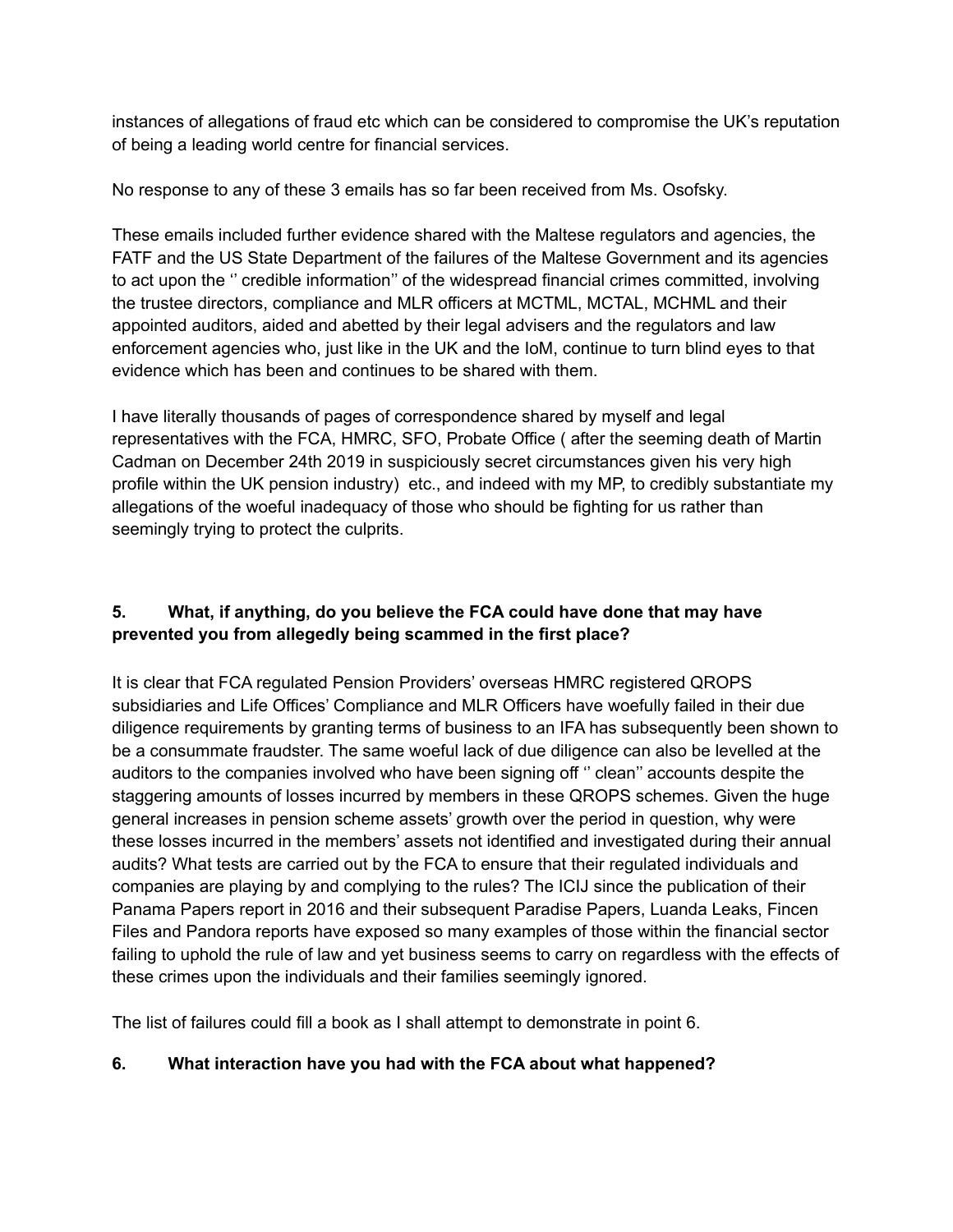Since January 10th 2017 and July 22nd 2021 I have shared 121 emails with the FCA in addition to several letters with ever increasing detail of the roles played by their regulated individuals and entities in the huge pension scam being operated by MCT group companies, with the complicity of many other FCA regulated entities and individuals

Additionally my UK lawyers have separately submitted highly detailed complaints in writing on my behalf, as has my local MP.

The phrase knocking your head against a brick wall is the only polite way I can express the frustrations and the seeming blindness of those involved at the FCA to investigate the facts that have been shared with them,given the millions that have been ' stolen' from the members of the MCTML HMRC registered QROPS portfolios.

#### **7. How well or badly do you think the FCA have performed in your case?**

Total incompetence or conivance in conspiring to partake in the breathtaking breadth of the failures to identify the criminal activities of those implicated in these pension scams are the only words which are fit for public consumption which come immediately to mind.

The lack of interaction with other regulators and the law enforcement agencies in the other jurisdictions in light of the information which has been shared with them by myself, my lawyers and MP in such graphic detail staggers belief. Whether this is down to incompetence at a frankly unacceptable level right across the FCA or has more sinister overtones of wilful attempts to prevent justice being served is something I hope the APPG can get to the bottom of.

Whatever the reality of the situation, the current position of the FCA is totally untenable.

#### **8. What do you believe the FCA could have done better once they were aware that there was a problem?**

Acting upon all the credible evidence which has been shared with them since 2017 for starters.

The stock responses of the jurisdiction lying outside the UK and therefore they cannot take action just doesn't wash when so many UK domiciled and FCA related companies and individuals are clearly implicated. In my layman's eyes at least, this is a total dereliction of the duty of care owed to the victims of these financial crimes to regulate those involved in facilitating this huge scam operating or regulated within the UK and to bring about prosecutions against those identified and identifiable.

They should then be working within the mandates of the various relevant MoUs to which the UK is a signatory to ensure that the law enforcement agencies and regulators in the various other jurisdictions, taken from the14 different addresses that the fraudster IFA John Pye has used to try and disguise his fraudulent activities, with the associated suspicions of money laundering and tax evasion which I have identified since 2016, and which have been shared with the FCA,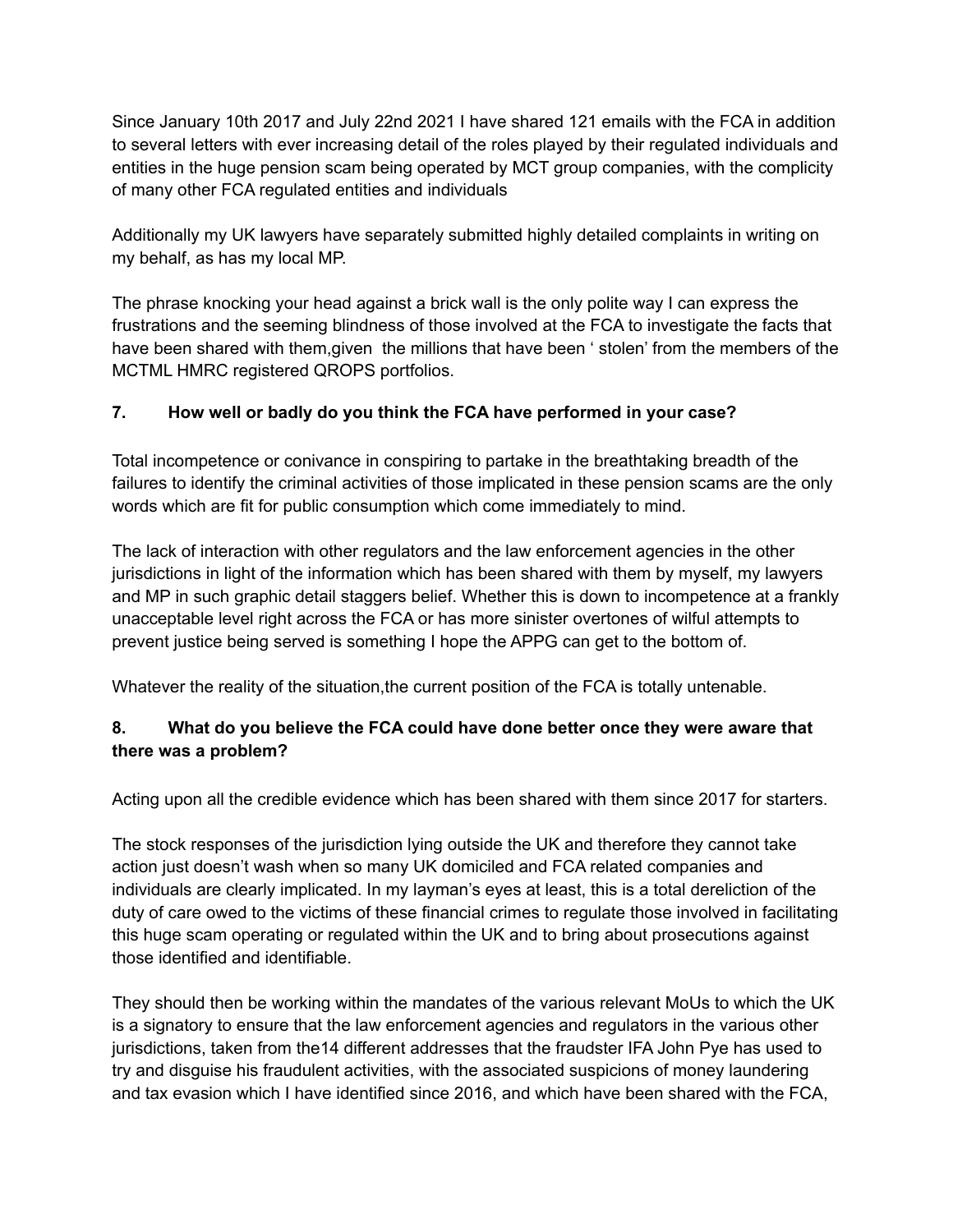to bring about similar prosecutions in these jurisdictions by liaising and cooperating with the relevant agencies in these jurisdictions.

They have seemingly been happy to brush it all under the table, as any reasonable examination of the correspondence shared with them and listed above will irrefutably demonstrate.

#### **9. What would you say about the FCA's effectiveness and timeliness in taking action to protect consumers?**

From my personal experience it is non existent!

#### **10. How helpful has the FCA been to you and others affected in securing redress from the alleged guilty parties, and in prosecuting or banning them so they can't do it again?**

In light of their performance so far, the only logical conclusion to be drawn is that they are part of the seeming conspiracy within the UK, by using this shared information, to prevent those identified and identifiable to be brought to heel. There cannot be any other reasonable conclusion to be drawn.

#### **11. What are your thoughts on whether the FCA lacks the powers that it needs; or conversely, that it doesn't make good use of the powers it already has?**

My honest thoughts are probably best kept to myself, but clearly in the context of the question it appears that there is an overriding ethos not to use the powers it has in case it might '' rock the boat.'' given the size and high profile of the life office, auditors etc who are implicated in my particular QROPS scam.

Other members of MCTML QROPS advised by the same fraudster have their portfolios held by 2 other IoM Life Offices and again, why under the terms of the MoU in place between Malta and the Bank of England/FCA dated March 2019, and the earlier MoUs between the FSA/FCA and the IoM FSA,has this not been followed up?

In addition to the FATF decision in 2021 to place Malta on its '' grey list'', the Treasury placed Malta on its own '' red list'' last summer over the failures of the Maltese regulators etc to uphold the rule of law when suspicions of financial crime are suspected. It therefore begs the question why the FCA, HMRC and the SFO etc continue to ignore the overwhelming credible evidence which has been shared with them of the heinous crimes committed against UK citizens invested in HMRC registered QROPS regulated by the MFSA.

The FCA was kept regularly informed by me of these developments in Malta until July 2021, when I finally gave up in disgust at their wilful blindness to understand the significance of the information I was sharing with them, which demonstrated the woeful performance of the Maltese Police, regulators etc to investigate the evidence supporting my allegations of fraud, money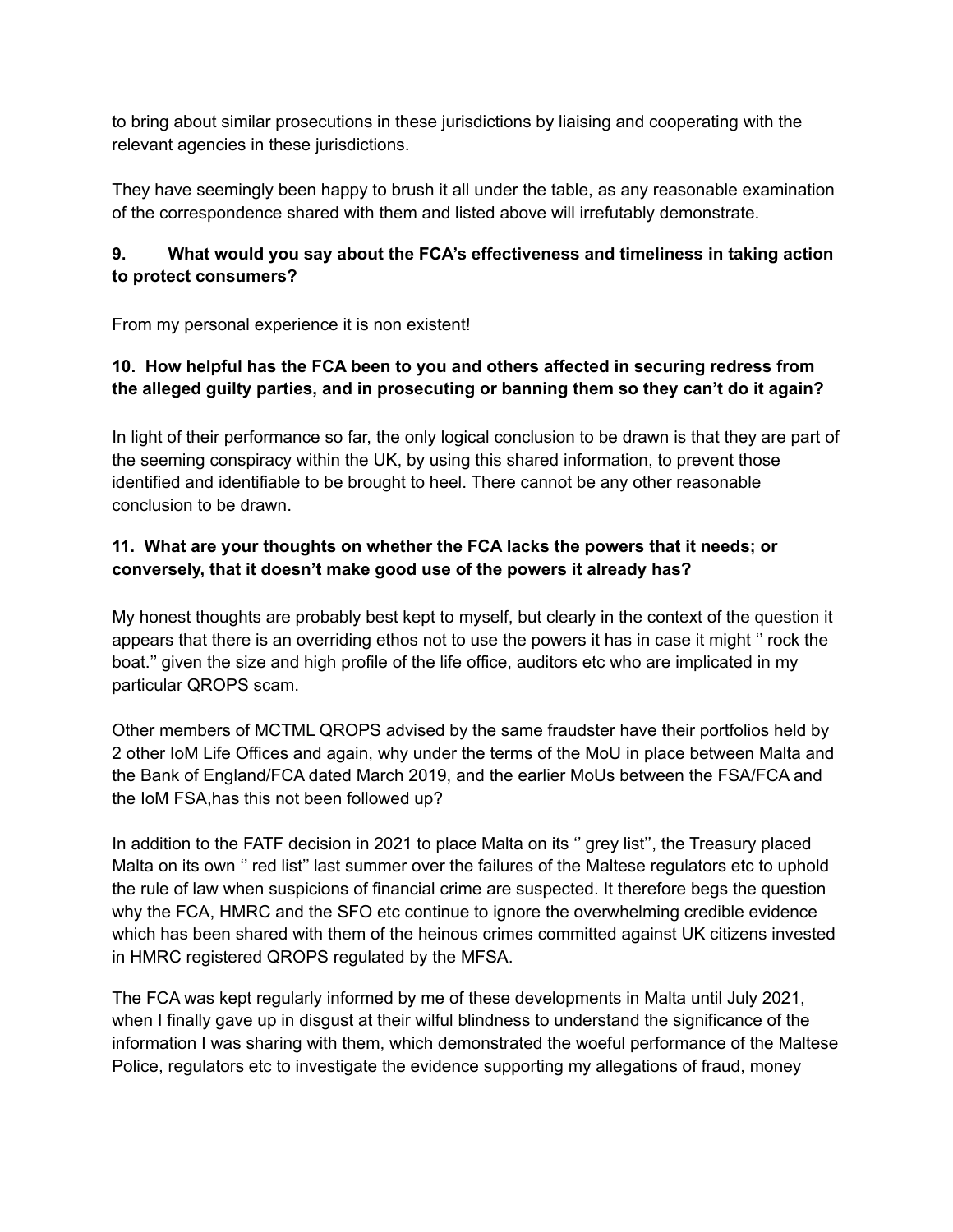laundering and tax evasion involving UK individuals and FCA regulated companies in the MCTML scam.

#### **12. In general terms, how would you describe what it's been like dealing with the FCA?**

Frustrating beyond belief,as any examination of the thousands of pages of correspondence shared with them will demonstrate.

#### **13. What is your perception of the culture of the FCA, and what do you think about it?**

It seems geared to protect the interests of the perpetrators at the expense of the victims of financial crime. The sums involved which have been ' stolen' by professional scammers hiding beneath the umbrella of being respectable FCA regulated individuals and entities is itself a ' con' of epic proportions based on my personal experience of the woeful failure of the FCA to investigate the evidence laid before them on a plate.

#### **14. What do you think about the possibility of conflict of interest issues at the FCA?**

I would suggest that any reasonable examination of the copious correspondence submitted by myself, my lawyers and MP to the FCA would lead to the conclusion that there are huge conflicts of interest where the FCA is seemingly working to protect the interests of the financial services ' big hitters' rather than exposing the financial malpractices committed by these ' big hitters.'

#### **15. Have you ever complained officially about the FCA; if so to whom? What happened, and how do you feel about what happened? What feedback, if any, have you had about your complaint? How helpful was the feedback? How long has it taken for your complaint to be processed?**

My UK lawyer submitted an official complaint to the FCA in 2019 with copious examples detailing the breaches of codes of conduct - Fobbed Off

My MP has submitted letters to the FCA - Fobbed Off.

My MP has submitted letters to HMRC - Fobbed Off

My MP has submitted letters to the SFO- Fobbed Off.

This after some 30 or so emails shared with the SFO from October 2021 demonstrating the clear tracks back to UK citizens and entities involved in these pension scams.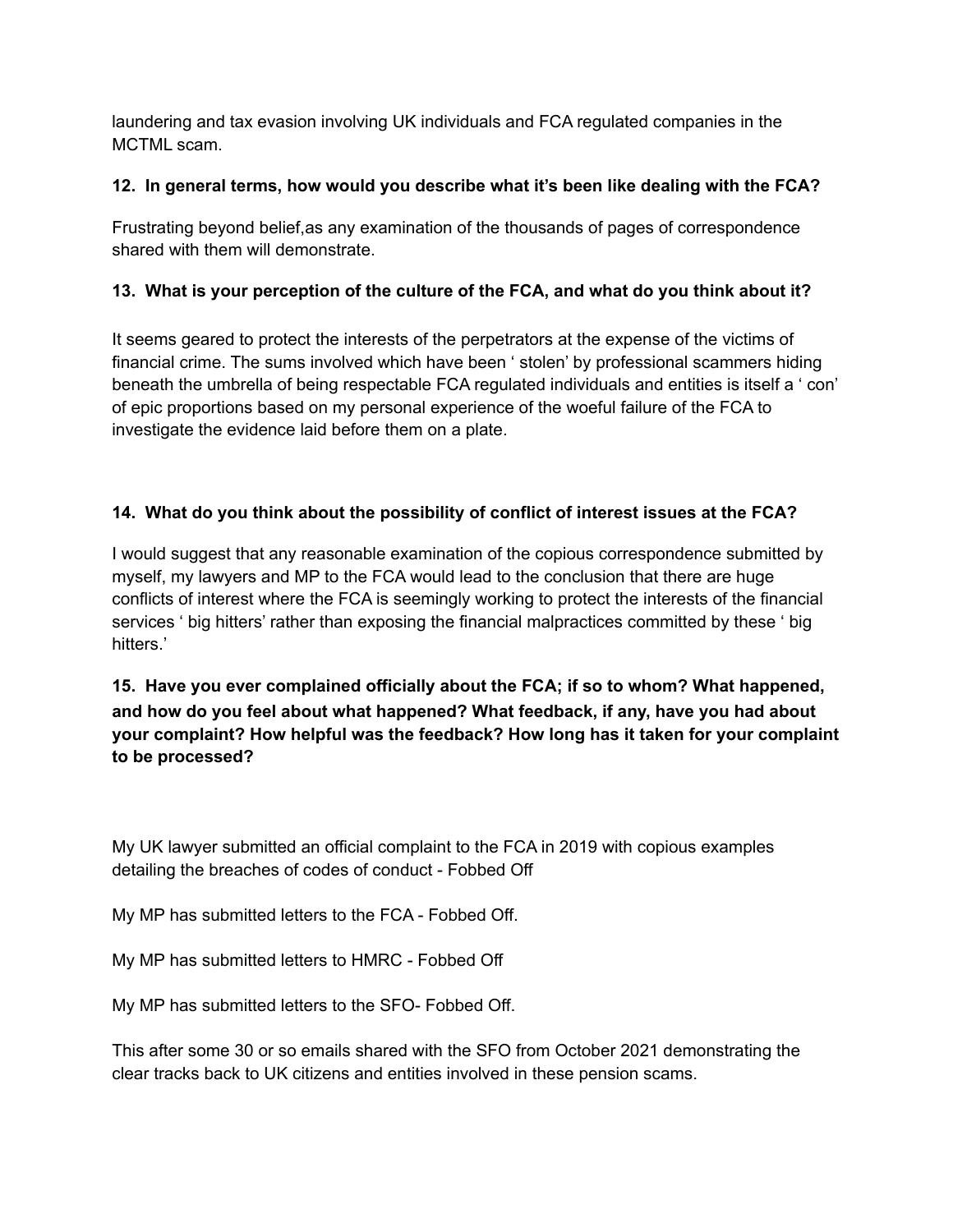#### **16. Overall, what have been the consequences to you (and if relevant to your family) as a result of what happened?**

The years of planning prior to my retirement in Florida have been torn to shreds by the actions of the criminal activities of those identified to the FCA, HMRC, SFO etc in the UK, apart from the legal cases currently being heard in Malta.

The evidence of the woefully slow progress and obfuscation by the Maltese institutions, despite the MFSA imposing a fine of Euros 160,000 upon MCTML in April 2021 for just 6 of the multiple breaches in law which the MFSA cited in their decision,which was immediately appealed by MCTML is the reason that the international agencies are over the Maltese institutions like a rash and that appeal hearing is still ongoing.

My litigation case against MCTML and MCTAL was lodged before the courts in March 2018 is still in its *PRELIMINARY HEARING* stage!!

All this information and the action taken by other regulators and law enforcement agencies in jurisdictions with MoUs to which the UK is also a signatory to bring about prosecutions continues to be ignored in the UK, despite so many clearly identified and identifiable links to UK individuals and entities complicit in this pension scam.

The emotional and financial toll has been, and continues to be, immense and the woeful performances and reluctance of the UK regulators and agencies to get involved is yet another kick in the teeth in the fight for the justice and compensation we are due.

The use of so many jurisdictions by those involved in this scam now seems to have been a deliberate ploy to deter all but the most determined of victims to continue the fight, because clearly the authorities and regulators outside of Malta ( renowned for its endemic corruption as recognised by the Treasury, the FATF, the US State Department, the Council of Europe's Moneyval and Venice Commission reports with the sanctions they are imposing) are quite happy to use the default excuse of '' *JURISDICTION LIES IN MALTA'' a*s an easy card to play and avoid doing what they are meant to do. The fact that the vast majority of the victims of these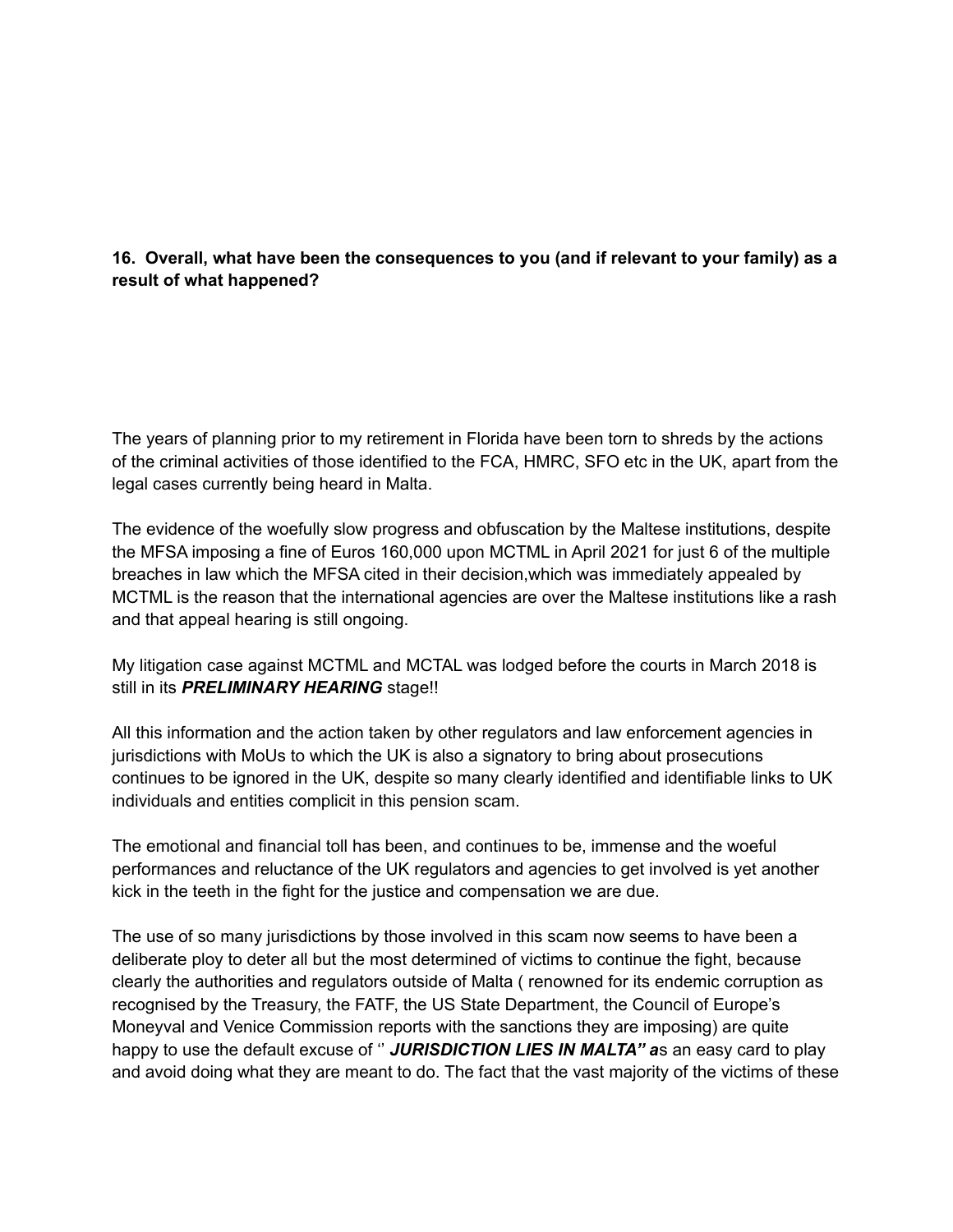QROPS scams are UK citizens just does not seem to be on any of the UK's regulators and agencies radars at all.

I retired in November 2011 and instead of being able to enjoy the fruits of my hard work and prudent saving for my retirement with my family over the previous 41 years, I have spent the last 6 years fighting for my family's right to justice and the compensation we are due in law.

#### **17. If you could change three things about the FCA, what would they be?**

a) Have an independent Judicial Review of the way the FCA has been allowed to operate against the interests of those whose interests they are meant to protect. I was at Hillsborough the day of the disaster and it was only the perseverance of the families of the 97 victims fighting for justice which eventually led to the decision to confirm that the 97 had been unlawfully killed.

The victims of these QROPS pension scams run into probably many tens of thousands and a strong argument can be made that those who have committed suicide or suffered an early death because of the strains and stress these scams have caused have also been unlawfully killed,

- b) Make use of the powers they are entrusted with to protect consumers from financial crimes no matter where in the world they are committed if the evidence of collusion etc is clearly traced back to UK individuals and entities.Then ensure that full financial redress is paid to the victims of these crimes and that the criminals identified in these scams are put in jail.
- c) Consider restructuring the FCA so its sole role is to champion and protect the consumer. It cannot be seen to be the face of the Government where its perceived role can be considered to be to attract financial services to the UK, as seems to be the logical conclusion when its failures to enforce its own rules and powers are so evident.

#### **18. What positives are there about the FCA that you would like to comment on?**

I can think of nothing positive at all to say from my personal experience.

**19. Do you believe there should be spot checks by the FCA on regulated and/or unregulated entities, perhaps similar to the spot-checks by VAT inspectors**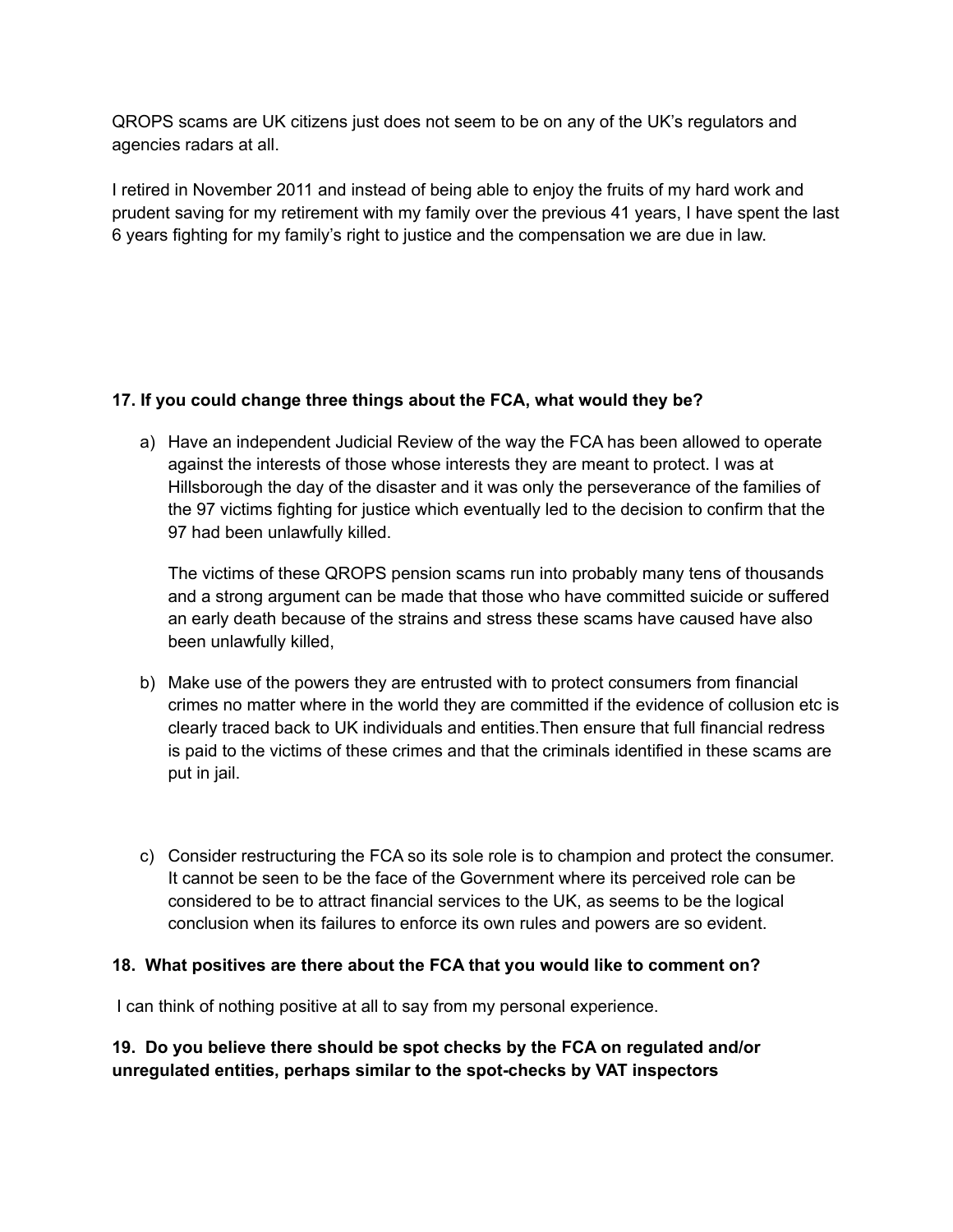Absolutely, but these checks need to be carried out by those who have a full understanding of the ' tricks of the trade' used by the individuals and entities to ensure that any spot check reveals nothing untoward and who are themselves regularly subject to random spot checks to ensure they are not being tempted to ignore the warning bells.

#### **20. The FCA is undertaking a Transformation Project. Do you have any comments to make about that?**

Unless the clear failings of the FCA, many of which are in the public domain, are properly addressed and those who have failed the victims of crime are removed, rather than being moved sideways, then meaningful change cannot happen.

Perhaps those who have suffered personally at the hands of fraudsters and experienced the living hell which ensues might well have a ' real life' perspective to bring to the table rather than an academic approach based on theory. The evidence is overwhelming that theoretical hindrances to financial crimes set out by the regulators in a set of rules which look great on paper, but are about as much use as a chocolate fireguard in reality, are there for all to see.

Detection of the breaches of the standards set followed by robust enforcement of the laws against the law breakers is the very least that the consumer should expect and demand of its regulators.

#### **21. Are there any other comments that you would like to make?**

It is evident that change has to take place to prevent the current cosy relationships which exist between the regulators being allowed to continue to stifle criticism.

As an example, not only have I shared with the MFSA the overwhelming evidence of financial malpractice by the Trustee Directors at MCTML, their contracted but unregulated administrative function supplier in the UK, MCTAL, and their respective Compliance and MLR Officers, since April 2020, but since August 2021 that same information has also been shared with the Malta Accountancy Board ( the regulators for the auditors to MCTML and MCHML - PwC Malta and Griffiths & Associates) and with the Commissioner of The Maltese Police since January 2021.

That same information has not only also been shared with the FCA, the SFO, the ICAEW, HMRC, SRA and my MP in the U.K., but also with the Isle of Man Constabulary's Economic Crime Unit from May 2020 onwards, and with the IoM FSA and FOS prior to that.

With the original judicial papers being filed before the courts in Malta in March 2018, which are a matter of public record, those papers and reports of the subsequent litigation hearings have been available for inspection by each and every regulator and agency since then and not a single regulator in the UK or the IoM ( a British Crown Dependency) ) has seemingly made the effort to investigate this information or the evidence I have shared.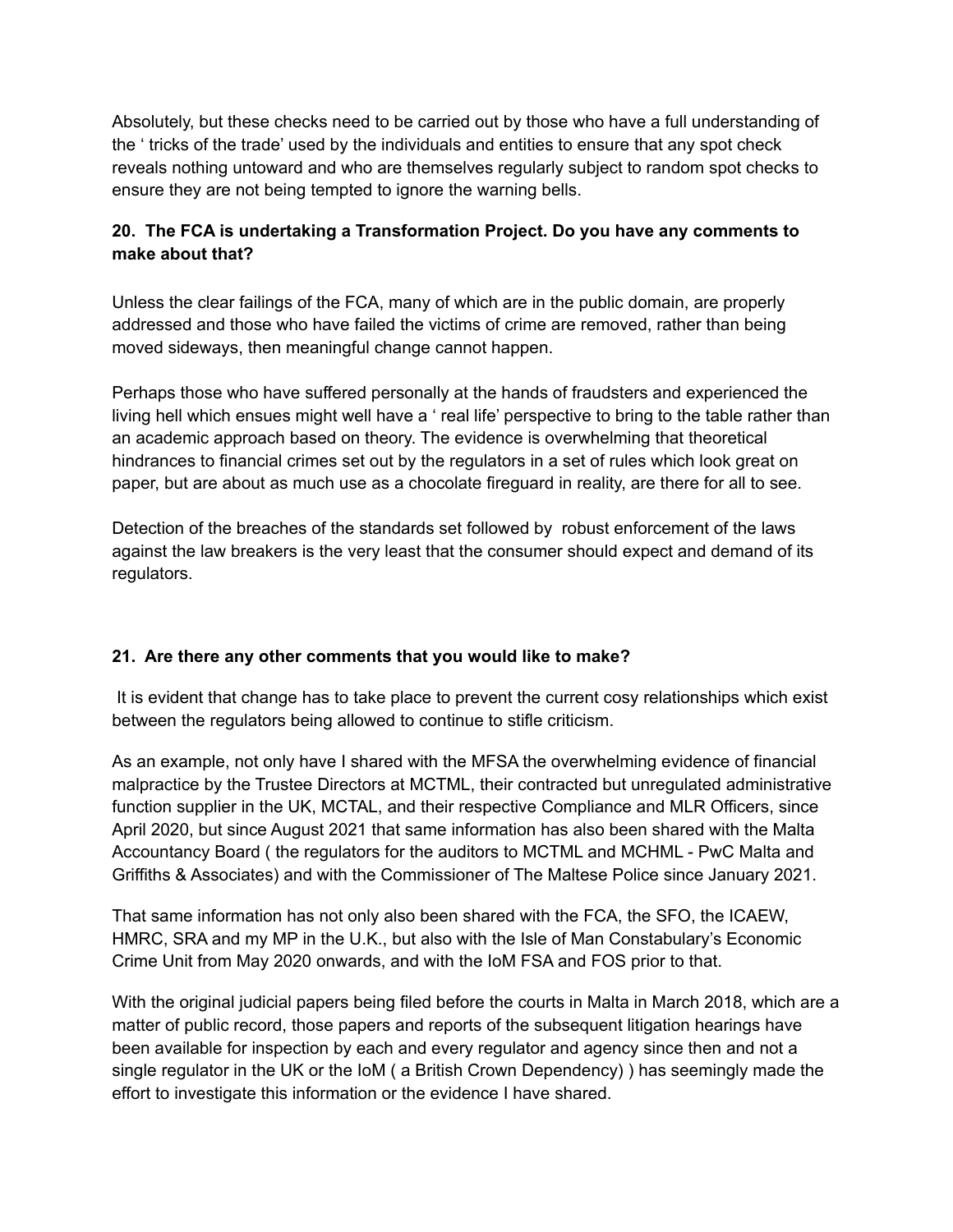Those judicial papers filed before the Maltese courts name and shame the absconded fraudster IFA, MCTML and MCTAL and yet nobody in Malta nor any of the other jurisdictions which are signatory to the MoUs to fight money laundering etc has bothered to forensically examine the movements of the millions that will have passed through the Barclays account in Douglas opened by the fraudster Pye.

I also have strong suspicions that MC Holdings Malta Limited, which has not filed any audited accounts since before Martin Cadman's mysteriously unpublicised - (given his high profile in the UK pension sector and membership of various advisory pension industry committees) apparent death in December 2019,and where as recently as February 2022 documents at the Malta Business Registry relating to MCHML still show Martin Cadman as owning 92% of the shares in that company.

Probate of his Estate was illogically granted in November 2020 by the Probate Office, despite concerns of the suspected criminal activities of fraud, money laundering and tax evasion being shared by myself and my Maltese lawyer with both the Probate Office and the law firm administering his Will prior to the Grant of Probate that assets held within his Maltese holding company could not have been included in the Probate valuation as audited accounts had not been filed since before his apparent death. My suspicions are that MCHML has likely been used and possibly continues to be used to channel significant amounts of laundered money through it.

Until March 4 2020, I was not aware that there were any other MCTML members who had been advised by Pye. On that date 30+ members received an email from MCTML's MLRO to which was attached an update from the liquidators of the failed so-called low risk Eco Resources Fund which had been recommended to us all by the fraudster IFA for inclusion in our portfolios in Policies owned by MCTML spread across policies sold by 3 IoM Life Offices ( FPI, Quilters and RL 360) .

It was at this point, because of the evidence I had built up since the summer of 2016 against Pye and MCTML, that I shared some of the background with this group and I became their point of call as we increased our efforts to try and obtain justice across the jurisdictions of Malta, the UK and the IoM.

At the Malta Financial Services Tribunal hearing on February 9th this year, dealing with the Appeal by MCTML against the MFSA's decision in April 2021 to impose a fine on MCTML of Euros 160,000 for just 6 of the multiple breaches in law we had shared with the MFSA Enforcement Directorate since April 2020 , it was ,when under oath, that the MCTML Trustee Director Ed Thorpe let slip the fact that MCTML had in fact between 60 & 70 Members who had been advised by the fraudster IFA John Pye.

Why had the MFSA taken no action against MCTML or indeed any of the other HMRC registered QROPS likewise regulated by the MFSA, once the judicial papers were filed in March 2018 and Pye's involvement became a matter of public record , or bother to check just how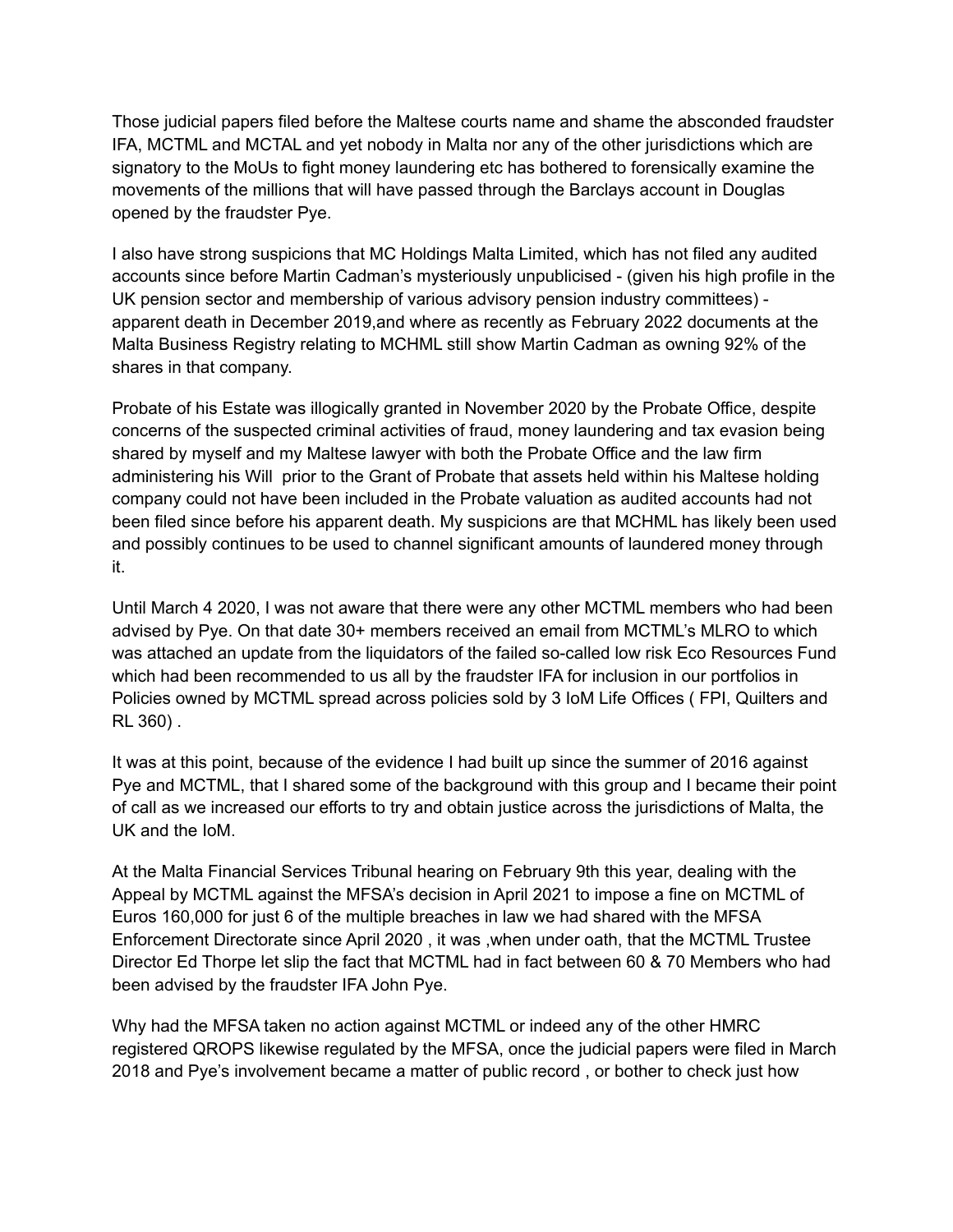many other QROPS members at MCTML and other MFSA regulated QROPS had used Pye as their Pension Transfer and Investment adviser?

It has also since 2016 come to light that Pye and Waterstone were operating in Spain to entice expats to transfer into QROPS and the SFO was informed in an email dated January 7th 2022 ( a copy of which was shared the same day with Rob Robert's senior case worker Matt Sprake) that Pye's Waterstone website had received a total of 29,254 ''hits'' by April 3rd 2018. This was advised to the Senior Counsel, Liam Russell, at the CII in an email that day as I followed up on the CII's decision to suspend Pye in March 2018 for the fraudulent act of his repeated misuse of their intellectual property, inter alia, and it is reasonable to assume that Pye was still operating Waterstone in 2018 and had at that stage not absconded.

This clearly was not some tin pot operation, but a highly experienced and polished scammer, who was also fraudulently purporting to be FCA regulated on his Waterstone website. The FCA confirmed to me in January 2017 that Pye and his associated companies had never ever been FSA or FCA regulated, and Liam Russell confirmed in his email to me of April 3rd that he had shared the CII decision to suspend Pye with the FCA in case they separately wished to take action for his fraudulent claims of being FCA regulated, yet it took no action in either 2017 or 2018 to prevent many more victims having their retirement plans ruined, aided and abetted by other FCA regulated individuals and entities.

Likewise, why have the other UK regulators and agencies not investigated this information which has been shared with them all in accordance with the terms of the various MoUs?

Is it incompetence or evidence of a ' secret' understanding within the FCA and other regulators and agencies to keep these pension scandals under wraps with the knowledge of the dire negative publicity that would result if the scale of these scams involving high profile Life Offices and Auditors came into the public domain where the victims are pensioners or pension savers whose retirement plans have been blown asunder by the criminal failures of the regulators and law enforcement agencies to do their jobs?

Because of my tireless work over the last 6 years and my efforts across so many jurisdictions involving regulators etc., I can accept the argument that I may be considered a 'crank' but the more the regulators etc have failed me and attempted to silence/ fob me off, the more determined I have become to obtain justice for us all.

My legal advice has been consistent:- get as much written evidence as possible together and leave no stone unturned because one day the opportunity to use this evidence will arrive.

The truth will out, but only if those empowered to seek it out can be bothered to do so, and we will fight with everything we've got until that day arrives, because there is scant evidence of any inclination by the regulators and agencies to do so to date.

The TTF is to be lauded for having recently contacted me after being made aware of my efforts to bring about justice for the victims of these QROPS scams and I hope this additional platform will indeed help in delivering the justice and compensation we deserve.